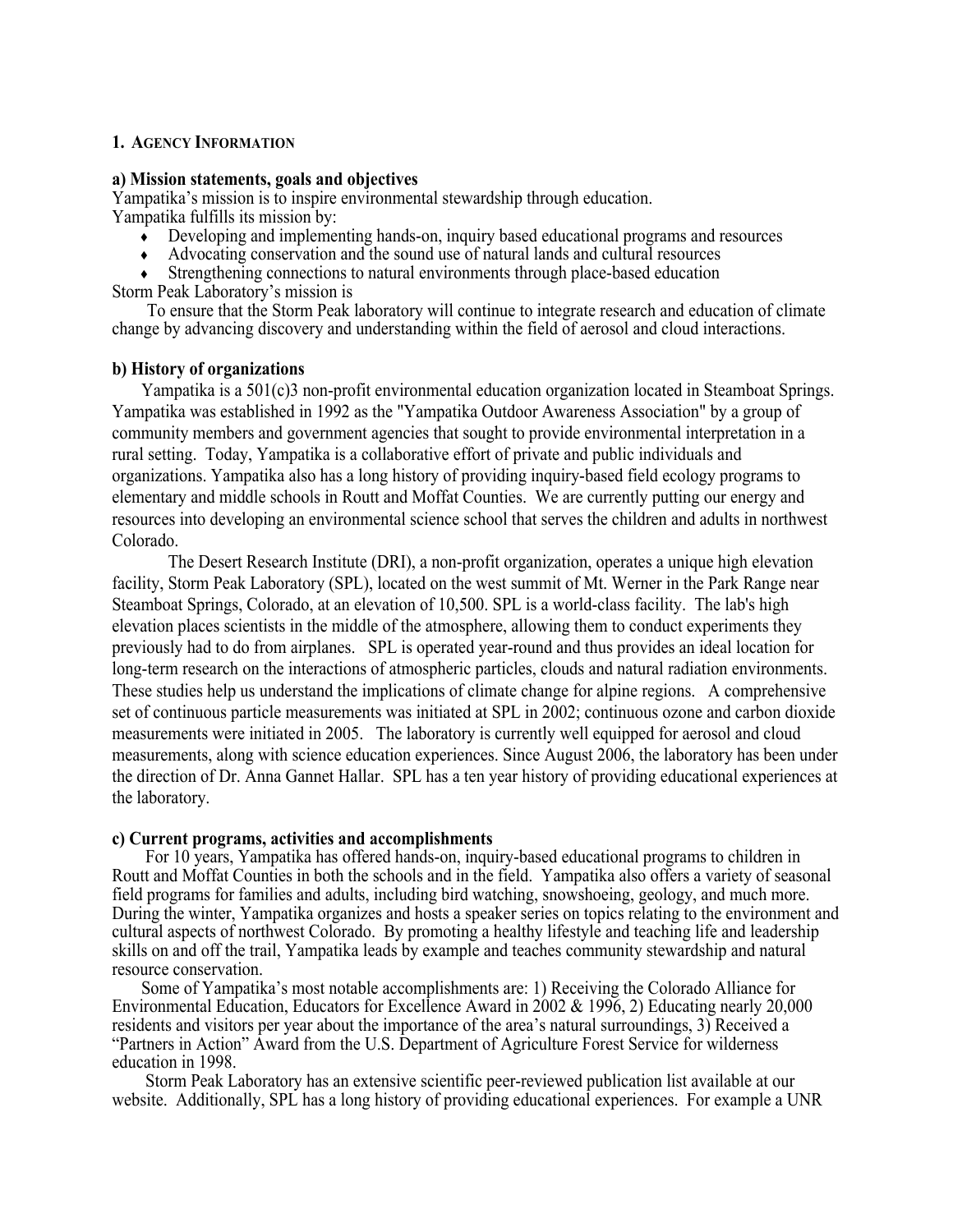graduate winter field course in atmospheric sciences is taught by Dr. Hallar, with two weeks of field research at SPL. This class is designed to give students experience in all facets of a field research program, from development of the research proposal and experiment, project planning, and final reporting. Other universities and colleges also conduct annual field courses at SPL including City College of New York, University of Calgary in Alberta, Colorado State University, Colorado Mountain College, and the University of Wisconsin. Additionally, semi-annual "open house" events are held at SPL. These educate the public about science conducted at the laboratory. Information both for adults and children is presented regarding the science of climate change. Overall, SPL provides a practical, easily accessible facility for researchers, teachers, and students of all ages and abilities.

#### **2. PURPOSE OF PROGRAM**

#### **a) Issues to be addressed, constituencies served, target population, and benefits**

 This program will address two issues: (1) the No Child Left Behind Act's emphasis on standardized testing has focused heavily on reading, writing and math and effectively diminished the time or resources available for science instruction and environmental studies, including climate change (2) climate change is one of the largest environmental issues facing the world today and it is important to equip our children with the scientific knowledge to make responsible decisions. This weather and climate program will provide hands-on, outdoor education experiences for Routt and Moffat County public school children in grades 5 and 6. The grade level for each school is dependent on the year that weather is taught in the school's curricula.

 Last year 209 students from North Routt, Hayden, South Routt, Strawberry Park, and Soda Creek Schools participated in the program. These schools would greatly like to participate again in 2008-09. In addition, Craig Intermediate Schools has expressed interest in participating in the weather and climate program. This is a total of 410 students. The lab can accommodate 20-30 students per field trip.

 This program has both immediate and long-term benefits. In the short-term, students will learn how to take and record measurements, and graph and interpret data. These skills are required by the Colorado Student Assessment Program (CSAP). Thus, by immersing students in a hands-on experience to learn and apply these skills, this program has the potential to improve science CSAP test scores in area schools. In the long-term, studies have shown that students score higher on all standardized test subjects and achieve more in school when natural environments are integral to schools' curricula. Environment-based programs also foster cooperative learning and civic responsibility when using the local community as the foundational framework for the curricula.<sup>1</sup>

#### **b) Goals and objectives for the purpose of this program:**

*Overall goal:* inspire students with science, while teaching skills needed for success. *Goals and objectives for program:*

- 1) Continue to develop a weather & climate curriculum that teaches skills required by Colorado Student Assessment (CSAP);
- 2) Provide a hands-on educational experience where students use scientific equipment and conduct atmospheric tests in the field;
- 3) Provide students a 3-day program with introduction, field course, and follow-up to help students grasp concepts and apply to school studies
- 4) Provide all participating students with understanding of climate, weather  $\&$  snow science; evaluate students' knowledge through a quiz and survey after the field trip
- 5) Make this program available to public school children in Routt and Moffat Counties

*Purpose for funding request*: SPL, with the support of Yampatika and numerous community volunteers, developed and implemented the climate and weather program in 2006-07. Yampatika and SPL developed a

<sup>1</sup> **"California Student Assessment Project Phase Two: The Effects of Environment-Based Education on Student Achievement." SEER: Poway, CA, 2005. Available on the Web site of the State Education and Environment Roundtable (SEER) at** www.seer.org**; "Effects of Outdoor Education Programs for Children in California."**  American Institutes for Research: Palo Alto, CA: 2005. Available on the Sierra Club web site; Lieberman, Gerald A.; and Linda L. Hoody. "Closing the Achievement<br>Gap: Using the Environment as an Integrating Context for Lear **the Web site of the State Education and Environment Roundtable (SEER) at www.seer.org.**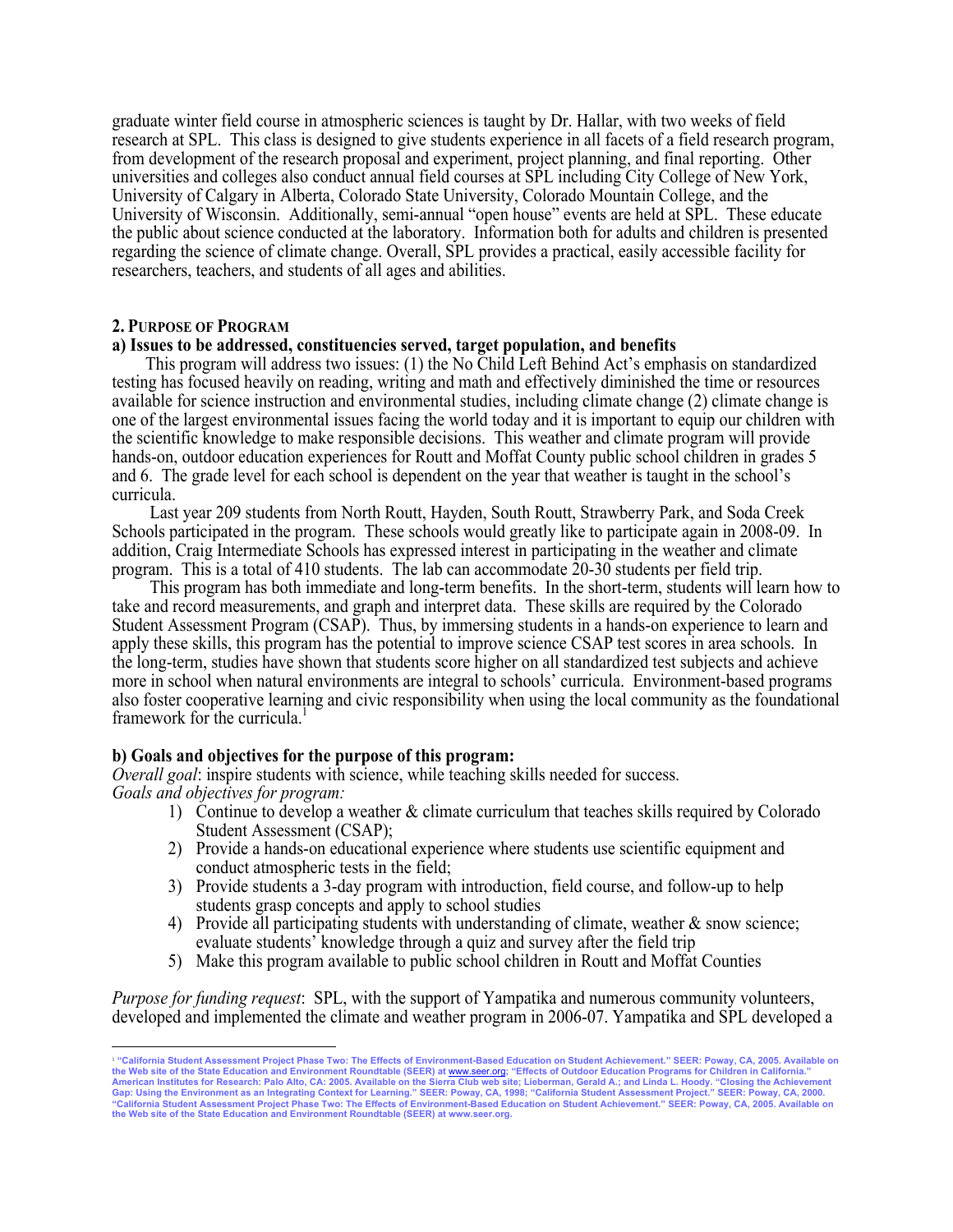formal partnership in 2007-08 that enabled the program to expand to five area schools. This program has been tremendously successful and has received widespread support from students, teachers, parents, volunteers, and other members of the community. Despite the program's success and local support, neither SPL nor Yampatika will be able to continue the program in future years without financial support for program expenses, including staffing costs. All costs included in the program budget relate directly to the weather and climate program, and are necessary for the sustainability of this program.

#### **c) Activities planned to accomplish goals and status of activities; new or ongoing activity?**

 South Routt, North Routt, and Hayden schools will participate in the program in September since many students do not alpine ski. Soda Creek, Strawberry Park, and Craig schools will participate in February and March. Because many students from Craig are unable to ski, they will ride the gondola and do an alternative snowshoe program that uses a weather station near the Thunderhead Lodge. We will also again provide an alternative snowshoe option for the Soda Creek and Strawberry Park students who cannot ski. This program will also take place at the weather station near Thunderhead Lodge.

 The weather and climate program will take place over three days. The first day, educators from Yampatika and a SPL scientist will visit each classroom for 30-40 minutes to introduce the concepts of climate and weather and teach students how to use scientific equipment. During the field program on the second day, students will travel to Mt. Werner and measure and record information about temperature, pressure, relative humidity, wind speed, and particle concentration while they travel to the SPL via gondola or suburban. Students who do not ski or who prefer to participate in the alternative snowshoe program will spend the day near the gondola building and Rainbow Saddle studying snow science in addition to their atmospheric studies. Once at the lab, students will meet with both Yampatika educators and SPL scientists to tour the lab, discuss the research activities of SPL and the application of these activities to their curriculum. Following the field trip, Yampatika educators and a SPL scientist will visit the school for a follow-up visit to help children grasp concepts, answer questions, and evaluate students' learning.

The weather and climate program was successfully initiated by SPL in 2007-08 and included 5<sup>th</sup> grade students from South Routt Strawberry Park and Soda Creek schools;  $6<sup>th</sup>$  grade students from Hayden; and  $3<sup>rd</sup> - 5<sup>th</sup>$  grade students from North Routt. The program was able to include all students; accommodations were created for English as a Second Language students and students with physical and mental disabilities.

#### **d) Timetable for implementation**

**June/July** Purchase equipment; evaluate and built upon last year's curriculum; reassess compliance with CSAP and Colorado Content Standards **August** Contact area teachers & principals to schedule field trip and classroom visits and train Yampatika's education staff **September** Provide programs for South Routt, North Routt and Hayden schools by shuttling students in suburbans **October** Evaluation for South Routt, North Routt and Hayden **January** Coordinate with Strawberry Park, Soda Creek and Craig schools for February & March visits **February** Begin programs for Strawberry Park, Soda Creek and Craig schools **March** Continue programs and evaluation for Strawberry Park, Soda Creek and Craig schools **April** Compile results and final report; begin disseminating results through media outreach; begin science journal article

#### **e) Organizations participating in the activity**

**Yampatika:** A 501(c)3 non-profit environmental education organization located in Steamboat Springs**. Storm Peak Lab:** The Desert Research Institute (DRI), a non-profit organization, operates a unique high elevation facility, Storm Peak Laboratory for long-term research on the interactions of atmospheric particles, clouds and natural radiation environments.

**United States Forest Service:** SPL is located on the Routt National Forest. Both SPL and Yampatika hold special-use permits to use the land for programs. Both organizations are working closely with the USFS to ensure compliance with federal regulations and the long-term success of this project.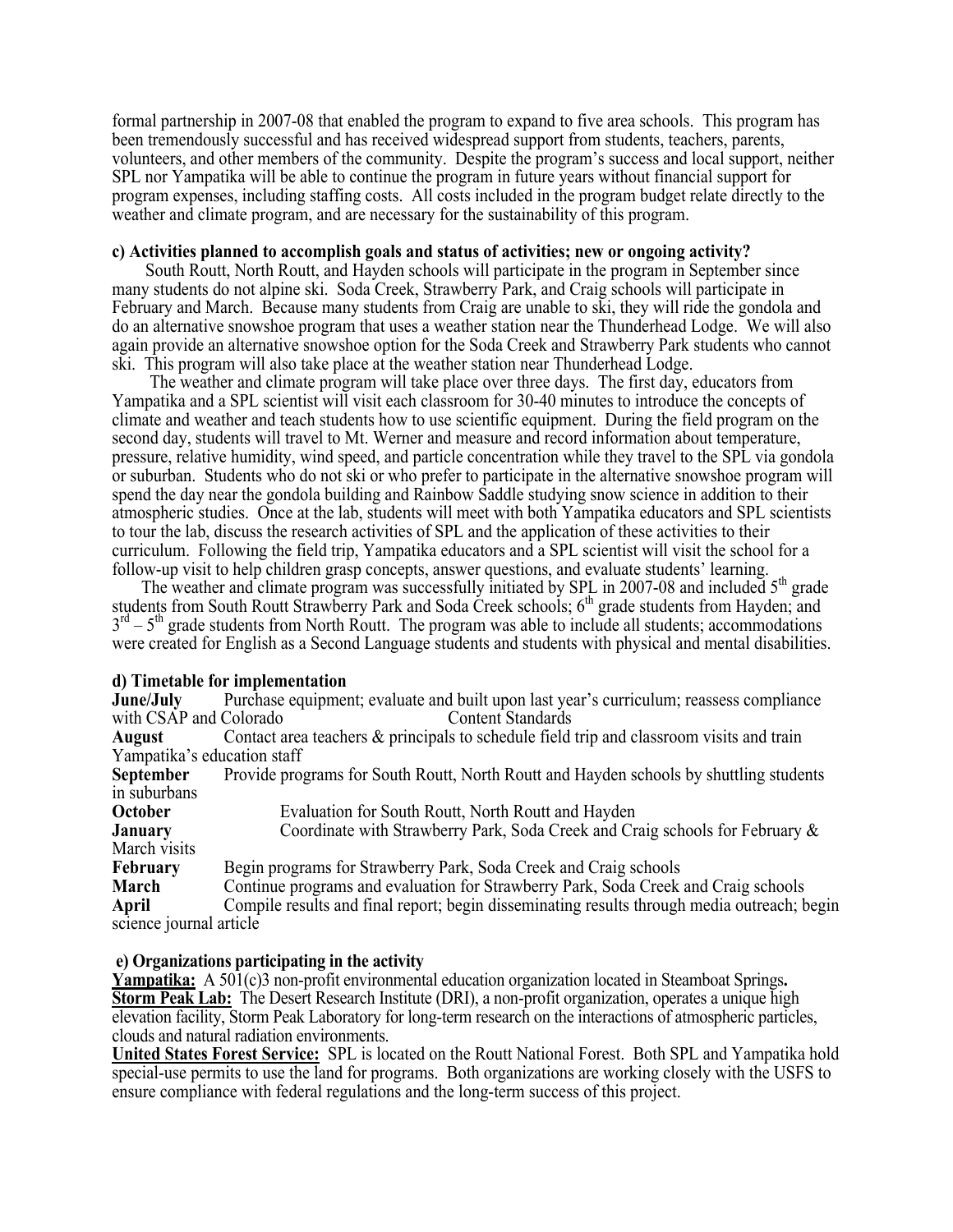**Steamboat Ski & Resort Corporation:** SPL and Yampatika are working closely with the Steamboat Ski and Resort Corporation to ensure successful planning and implementation of the project. SSRC is considering providing complementary one-day ski passes to program participants, and has offered to assist with logistics and safety planning for the program.

#### **3. EVALUATION**

### **a) Expected results - Yampatika and SPL expect:**

- 1) To host 410 students from Routt and Moffat Counties at Storm Peak Laboratory between September 1<sup>st</sup> and April  $15<sup>th</sup>$ .
- 2) 75% of students will successfully meet the learning objectives for the program
	- a. Example learning objectives: Name three greenhouse gases; explain the difference between climate and weather; explain how snowflakes form
- 3) 75% of students will successfully operate scientific equipment, chart pressure, and graph their results
- 4) 75% of students will be able to make connections between their studies and climate change
- 5) An improvement in graphing skills required by the CSAP
- **b) Definition and measurement of success - Yampatika and SPL will evaluate the success of this program by:**
	- 1) requiring students to graph their data and take a quiz before and after the program that evaluates their mastery of learning objectives and skills required by CSAP
	- 2) conducting interviews & discussions with teachers involved in the program. The teachers' opinions will be used to improve the course for the future
	- 3) Giving the students and teacher attitude surveys regarding the program

Yampatika and SPL also expect that students will experience an increase in self-esteem, enhanced problemsolving skills, and a greater appreciation and understanding for the environment.

#### **c) Use and dissemination of results**

Information about the results of the weather and climate program will be shared with Yampatika's and SPL's partners, members, and the community at large through a press release to newspapers and radios. The results from this program will be also compiled at the end of the program and published in an end-of-year report, available to the community upon request. Yampatika and SPL will use the results from this program in their requests for additional funding from both local and non-local sources. We are currently working on a publication for our results in the Journal of Geoscience Education.